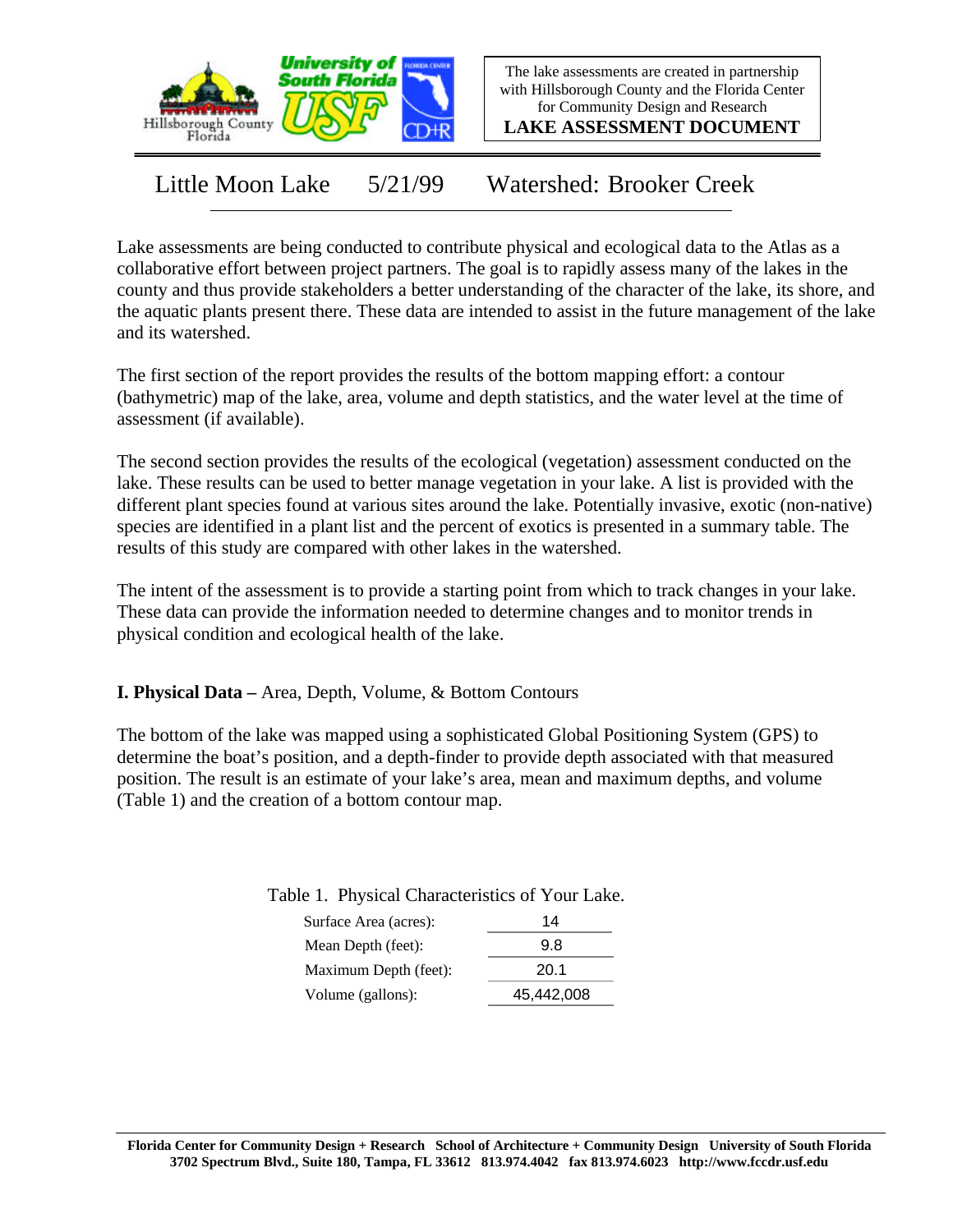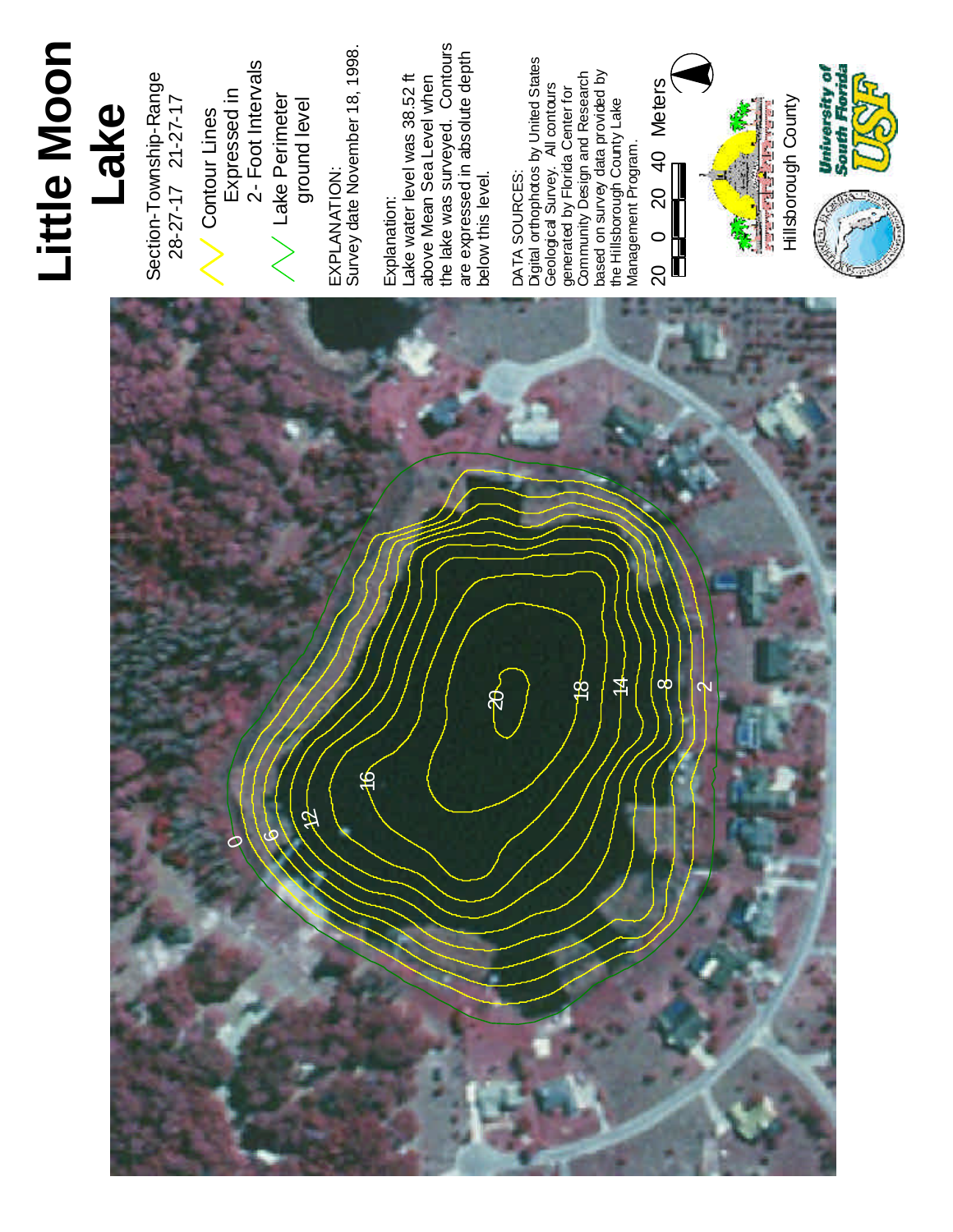

**LAKE ASSESSMENT DOCUMENT**

Little Moon Lake 5/21/99 Watershed: Brooker Creek

## **II. Ecological Data**

Aquatic Plant Survey

Approximately equispaced sites are haphazardly mapped around the lake and the aquatic plants at each site are surveyed. The total number of species from all sites is used to approximate the total diversity of aquatic plants and the percent of invasive-exotic plants on the lake and in the watershed (Table 2). Many of these plants are considered ecologically harmful, as they tend to out-compete native species. Such "nuisance" plants can also make boating and other recreational activities difficult or impossible. The common and scientific names of plant species found on your lake are listed in Table 3.

> Table 2. Comparison of species diversity between your lake and other assessed lakes located within your watershed.

|                        |     | Little Moon Lake Brooker Creek |  |
|------------------------|-----|--------------------------------|--|
|                        |     | (Average)                      |  |
| Number of Taxa:        | 15  | 31                             |  |
| Percent Exotic Plants: | 20% | 14%                            |  |

Table 3. Botanical and common names of the most commonly found plants on your lake. Percent frequency (of occurence), habit (location where found), status (native or exotic), and EPPC status are provided.

|                                           | are provided.             |           |           |               |             |
|-------------------------------------------|---------------------------|-----------|-----------|---------------|-------------|
| Common Name                               | <b>Plant Species</b>      | Frequency | Habit     | <b>Status</b> | <b>EPPC</b> |
| Lemon Bacopa                              | Bacopa caroliniana        | 100%      | Submersed | Native        | <b>NL</b>   |
| Baldwin's Spikerush, Roadgrass            | Eleocharis baldwinii      | 100%      | Submersed | Native        | <b>NL</b>   |
| Torpedo Grass                             | Panicum repens            | 100%      | Emergent  | Exotic        |             |
| Hydrilla, waterthyme                      | Hydrilla verticillata     | 75%       | Submersed | Exotic        |             |
| Manyflower Marshpennywort, Water Penny    | Hydrocotyl umbellata      | 75%       | Emergent  | Native        | <b>NL</b>   |
| American White Water Lily, Fragrant Water | Nymphaea odorata          | 75%       | Floating  | Native        | NL.         |
| Southern Red Maple                        | Acer rubrum var. trilobum | 50%       | Emergent  | Native        | <b>NL</b>   |
| Stonewort                                 | Nitella spp.              | 50%       | Submersed | Native        | NL.         |
| Cattails                                  | Typha spp.                | 50%       | Emergent  | Native        | <b>NL</b>   |
| Dayflower                                 | Commelina diffusa         | 25%       | Emergent  | Exotic        | <b>NL</b>   |
| Water Primroses, Primrosewillow           | Ludwigia spp.             | 25%       | Emergent  | Unknown       | NL.         |
| <b>Climbing Hempvine</b>                  | Mikania scandens          | 25%       | Emergent  | Native        | <b>NL</b>   |
| Southern Waternymph                       | Najas guadelupensis       | 25%       | Submersed | Native        | NL.         |
| Willow                                    | Salix spp.                | 25%       | Emergent  | Native        | <b>NL</b>   |
| Water Spangles, Water Fern                | Salvinia minima           | 25%       | Floating  | Native        | <b>NL</b>   |

Florida Center for Community Design + Research School of Architecture + Community Design University of South Florida 3702 Spectrum Blvd., Suite 180, Tampa, FL 33612 813.974.4042 fax 813.974.6023 http://www.fccdr.usf.edu